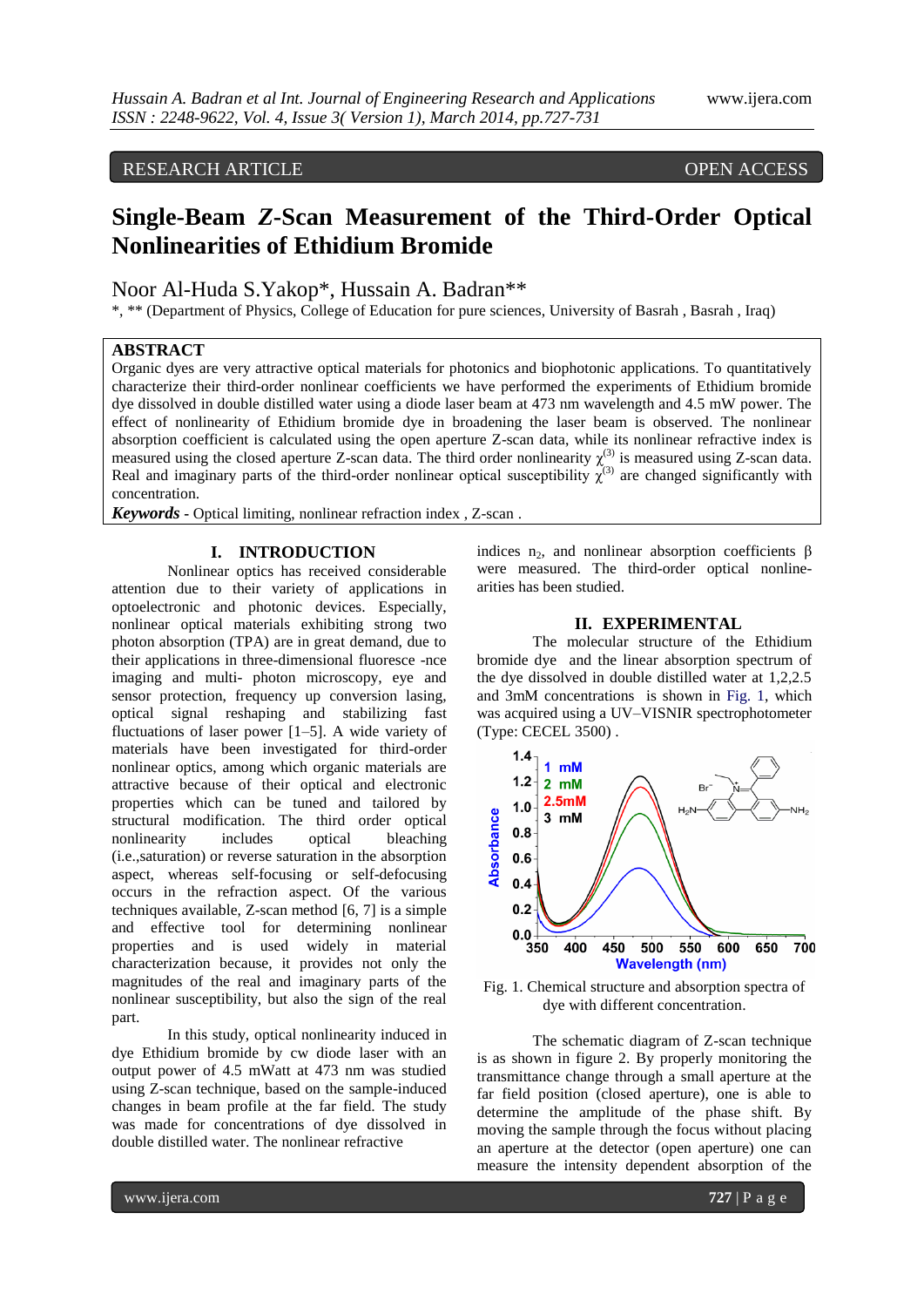sample. When both the methods (open and closed) are used in measurements of the ratio of signals determines the nonlinear refraction of the sample.



Fig.2. Z - scan experimental setup.

#### **III. NONLINEAR OPTICAL**

The nonlinear coefficients of the Ethidium bromide dye was measured by using Z-scan technique, which is a well-known technique that allows the simultaneous measurement of both nonlinear absorption coefficient  $β$  and the nonlinear refractive coefficient  $n_2$ .

A spatial distribution of the temperature in the surface is produced due to the localized absorption of tightly focused beam propagation through the absorbing sample. Hence a spatial variation of the refractive index is produced which acts as a thermal lens resulting in the phase distortion of the propagating beam. The difference between normalized peak and valley transmittance  $\Delta T_{p-v}$  can be measured by Z-scan technique. The peak to valley $\Delta T_{\text{p-v}}$  is linearly related to the on- axis phase distortion  $\Delta \Phi_0$  of the radiation passed through the sample [8,9]. The relation is defined as,

$$
\Delta T_{P-V} = 0.406(1 - S)^{0.25} |\Delta \Phi_0| \qquad \qquad (1)
$$

and

$$
\Delta \Phi_0 = k n_2 I_0 L_{\text{eff}} \tag{2}
$$

Where  $S=1-exp(-2r_a / \omega_a)$  is the aperture linear transmittance with  $r_a$  is the aperture radius and  $\omega_a$  is the beam radius at the aperture in the linear region,  $I_0$  is the intensity of the laser beam at focus z=0,  $L_{eff} = (1-\exp(-\alpha_0 L))/\alpha_0$  is the effective thickness of the sample, L is the thickness of the sample,  $\alpha_o$  is linear absorption coefficient of the Ethidium bromide dye solution and  $k=2\pi/\lambda$  is the wave number. The nonlinear refractive index  $n_2$  can be obtained from equations 4 and 5, and the corresponding change in the refractive index  $\Delta n = n_2 I_0$ .



Fig.3. Closed aperture Z-scan data for Ethidium bromide with different concentration

Fig.3 shows the closed aperture (CA) Z-scan curve of Ethidium bromide dye solution. From the asymmetric curve there is obvious nonlinear absorption existing in the solution and the close transmittance is affected by the nonlinear refraction and absorption.

In the Z-scan measurement, the effective thickness of the samples are 0.058, 0.041, 0.036 and 0.034 mm, respectively. The linear transmittance of the aperture was *S=*0.61 and the optical intensity at the focus point is 5.81 *kWatt/cm<sup>2</sup>* .

The nonlinear absorption coefficient  $\beta$  (cm/W) can be calculated using the Eq. [10 ].

$$
\beta = \frac{2\sqrt{2\Delta T}}{I_{\circ}L_{\text{eff}}} \tag{3}
$$

where  $\Delta T$  is the normalized transmittance for the open aperture. Fig.4 shows the open aperture  $(S=1)$ Z-scan curve of sample. The enhanced transmission near the focus is indicative the for TPA process at high intensity  $(z = 0)$ .



Fig.4. Open aperture Z-scan data for Ethidium bromide dye with different concentration

In order to extract the pure nonlinear refraction part, we have computed the value of the closed aperture (CA) data by the open aperture (OA)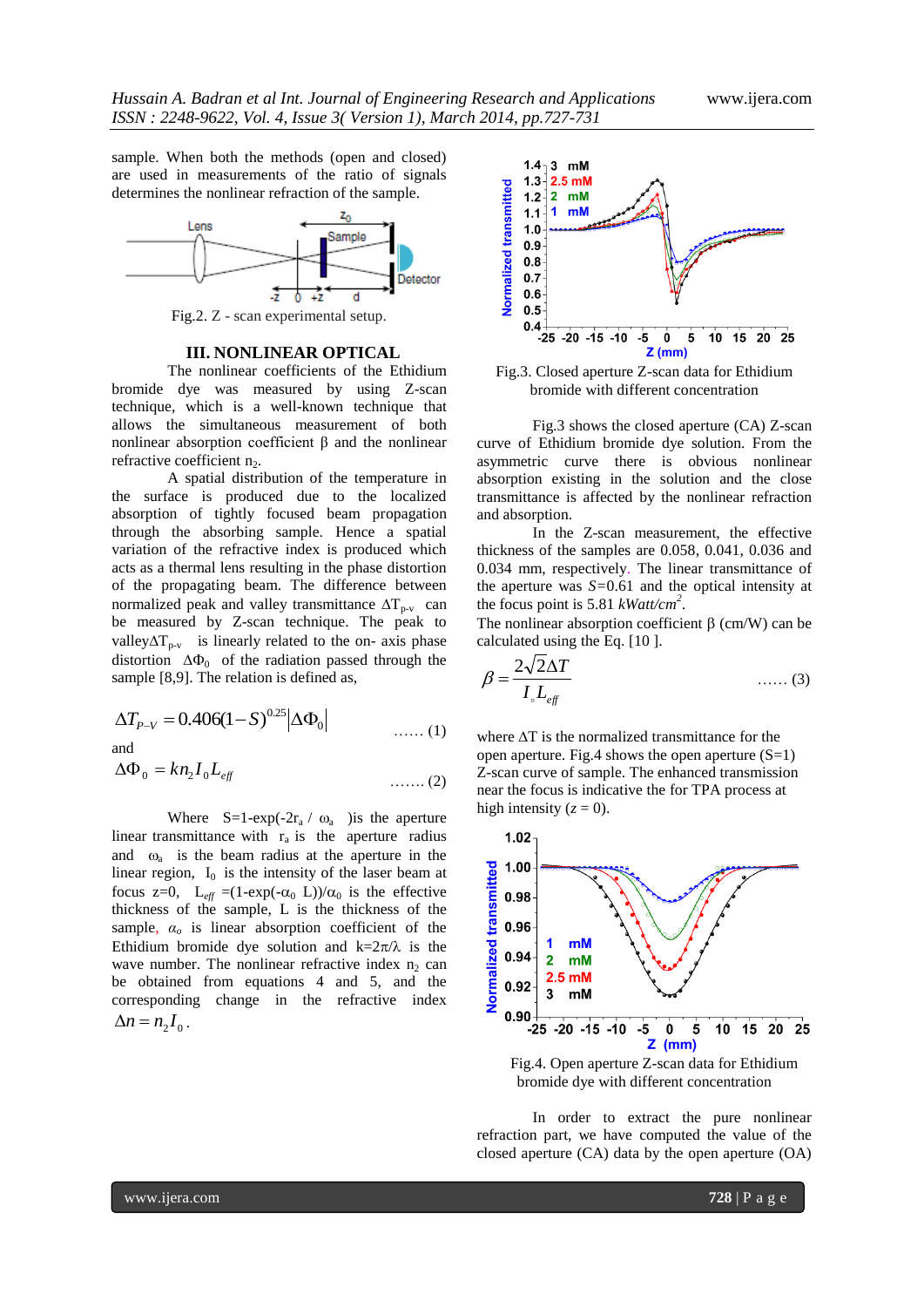data. Fig.5 shows the ratios of the *Z*-scan data for the dyes dissolved in double distilled water at 1, 2, 2.5 and 3 mM concentrations, respectively. A pre-focus peak followed by a post-focus valley indicates that the nonlinear property of the sample is negative and the lensing effect is defocusing. Table 1 summarizes the values of nonlinear refractive indices , nonlinear absorption coefficie- nts, and third-order susceptibilities of the dyes. The experiment was repeated for the pure solvent (double distilled water) to account for its contribution, but no significant measurable signals were produced in either the open or the closed *Z*-scan traces.



with different concentration.

Generally the measurements of the normalised transmittance versus sample position, for the cases of closed and open aperture, allow determination of the nonlinear refractive index,  $n_2$ , and the reverse- ble saturation absorption (RSA) nonlinear coefficient,  $β$  [11]. Here, since the closed aperture transmittance is affected by the nonlinear refraction and absorption, the determination of  $n_2$  is less straightforward from the closed aperture scans. Therefore, it is necessary to separate the effect of nonlinear refraction from that of the nonlinear absorption. A simple and approximate method to obtain purely effective  $n_2$  is to divide the closed aperture transmittance by the corresponding open aperture scans.

The experimental measurements of *n2* , and *β* allow one to determine the real and imaginary parts of the third-order nonlinear optical susceptibility  $\chi^{(3)}$ according to the following relations [12-14],

Re 
$$
\chi^{(3)}(esu) = \frac{10^{-4} \varepsilon_0 c^2 n_0^2 n_2 (cm^2/W)}{\pi}
$$
 ...(4)

Im 
$$
\chi^{(3)}(esu) = \frac{10^{-2} \varepsilon_0 c^2 n_0^2 \lambda \beta (cm/W)}{4\pi^2}
$$
 .....(5)

where  $\varepsilon_0$  is the vacuum permittivity and *c* is the light velocity in vacuum.

From, Fig.6, we can see an increasing trend in values of  $n_2$  and  $\beta$  as the concentration increases. This may be attributed to the fact that as the number of dye molecules increases when the concentration increases, more particles get thermally agitated resulting in an enhanced effect. According to Eqs. (4) and (5), these values of  $n_2$  and  $\beta$  can be used to calculate  $\chi^{(3)}$ . Fig. 7 gives the plot of  $\chi^{(3)}$  for these concentration. It can be seen that the trend is similar to that of  $n_2$ . The absolute value of  $\chi^{(3)}$  for the Ethidium bromide dye solutions was calculated from  $|\chi^{(3)}| = [(\text{Re}(\chi^{(3)}))^2 + (\text{Im}(\chi^{(3)}))^2]$ , and it comes out to as shown in Table 1. It can be observed that the value of  $\chi^{(3)}$  for the dye in double distilled water for different concentrations increases with concentration increases.



Fig.6. Variation of  $n_2$  and  $\beta$  of dye solutions for different concentrations.



Fig.7. Variation of |*χ*(3)| of dye solutions for different concentrations.

It is worth noting that the value of  $\chi^{(3)}$  for the Ethidium bromide dye studied is larger than those of some representative third-order nonlinear optical materials such as organic polymers and organic metal [15–17] suggesting that the aqueous solution of Ethidium bromide may have a potential application in nonlinear optical devices.

To evaluate the suitability of a material for all-optical integrated devices, we often use two figures of merit [18]:

$$
W = n_2 I / \alpha_{\circ} \lambda \quad \text{and} \quad T = \beta \lambda / n_2
$$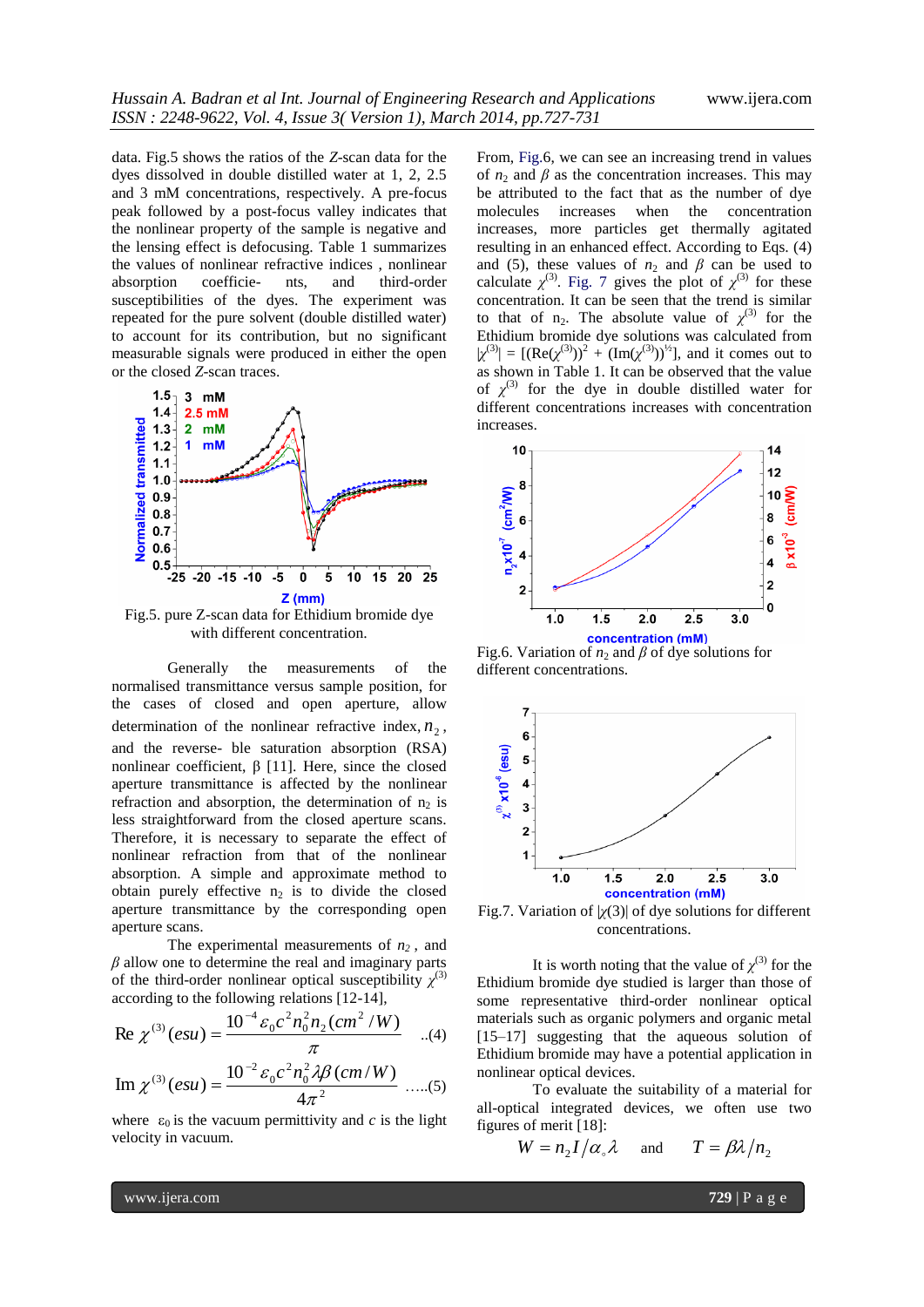Since this sample solution exhibits small one-photon absorption  $\alpha_{\circ}$  throughout the near infrared region, the W values are ideal, i.e.,  $W \gg 1$  (see table 1). Due to the slight nonlinear absorption at 473 nm, the

value of T is less than one for all the concentrations. Both the W and T values satisfy the requirements for the application of all-optical switching.

| Dye<br>$\rm{mM}$ | $n_2$ x 10 <sup>-7</sup><br>$\text{cm}^2/\text{W}$ | $\beta$ x10 <sup>-3</sup><br>cm/W | Re $\chi^{(3)}$<br>$x10^{-6}$ (esu) | Im $\chi^{(3)}$<br>$x10^{-6}$ (esu) | $\gamma^{(3)}$<br>$x10^{-6}$ (esu) | W   |
|------------------|----------------------------------------------------|-----------------------------------|-------------------------------------|-------------------------------------|------------------------------------|-----|
|                  | 2.07                                               | 1.86                              | 0.26                                | 0.89                                | 0.93                               |     |
|                  | 5.21                                               | 5.48                              | 0.66                                | 2.62                                | 2.70                               | 3   |
| 2.5              | 7.27                                               | 9.08                              | 0.92                                | 4.34                                | 4.44                               | 3.5 |
|                  | 9.85                                               | 12.21                             | 1.25                                | 5.84                                | 5.97                               | 4.4 |

| Table1. Nonlinear optical coefficients for aqueous dye |  |  |  |  |  |
|--------------------------------------------------------|--|--|--|--|--|
|--------------------------------------------------------|--|--|--|--|--|

#### **IV. CONCLUSION**

In summary, The nonlinear refraction index  $n_2$  and nonlinear absorption coefficient  $\beta$ , of Ethidium bromide dye solution was studied using a single beam Z-scan technique under cw laser with excitation at 743 nm. Nonlinear refraction index coefficient is linear function of concentration and thickness and increased with increasing the concentration and thickness of samples. This may be attributed to the fact that, as the number of dye molecules increases when concentration increases, more particles are thermally agitated resulting in an enhanced effect. The optical nonlinearity of the dye may be due to laser heating induced nonlinear effect. A laser beam, while passing through an absorbing media, induces temperature and density gradients that change the refractive index profile. This intensityinduced localized change in the refractive index results in a lensing effect on the optical beam. It is found that the observed nonlinear absorption is caused by a reversible saturation absorption process.  $\chi^{(3)}$  is calculated for different cases. These results are quite encouraging for possible applications in nonlinear optical devices.

#### **REFERENCES**

- [1] [J. L. Bredas](http://pubs.acs.org/action/doSearch?action=search&author=Bredas%2C+J.+L.&qsSearchArea=author) , [C. Adant](http://pubs.acs.org/action/doSearch?action=search&author=Adant%2C+C.&qsSearchArea=author) , [P. Tackx](http://pubs.acs.org/action/doSearch?action=search&author=Tackx%2C+P.&qsSearchArea=author) , [A.](http://pubs.acs.org/action/doSearch?action=search&author=Persoons%2C+A.&qsSearchArea=author)  [Persoons](http://pubs.acs.org/action/doSearch?action=search&author=Persoons%2C+A.&qsSearchArea=author) and [B. M.Pierce.](http://pubs.acs.org/action/doSearch?action=search&author=Pierce%2C+B.+M.&qsSearchArea=author)Third-order Nonlinear Optical Response in Organic Materials : Theoretical and Experimental Aspects, *Chem. Rev*.*94 (1)*, 1994,243-278.
- [2] V. Pandey, S. K. Tripathi A. Kumar, Optical band gap and optical constant in Se85Te15- SPbX Thin Films,*Chalcogenide Letters 2(5)*, 2005,39- 44.
- [3] P. Poornesh , S. Shettigar , G. Umesh, K.B.Manjunatha , K. Prakash Kamath, B.K. Sarojini and B. Narayana, Nonlinear optical studies on 1,3-disubstituent chalcones doped polymer films, *Optical Materials* 31,2009, 854–859.
- [4] K. Oe, Y. Toyoshima and H. Nagai, A reversible optical transition in SeXGe and PXSeXGe glasses, *J. Non-crystalline. Solids 20(3)* ,1976, 405-411.
- [5] S. H. Wemple and M. DiDomenico, Behavior of the electronic dielectric constant in ionic materials, *Physical Reviews B3*,1971,1338-1351.
- [6] M.Sheik-Bahae, A.A. Said and E.W. Van Stryland, High-sensitivity, single-beam  $n_2$ measurements. *Opt. Lett., 14*, 1989, 955- 957.
- [7] M.Sheik-Bahae, A.A. Said, T.H. Wei, D.J. Hagan and E.W. Van Stryland, Sensitive measurement of optical nonlinearities using a single beam *IEEE. J. Quant. Elect., 26,* 1990, 760-769.
- [8] S.J.,Mathews, S. Chaitanya Kumar, L. Giribabu and S. Venugopal Rao, Nonlinear optical and optical limiting properties of phthalocyanines in solution and thin films of PMMA at 633 nm studied using a cw laser. *Mater. Lett.,61*, 2007, 4426-4431.
- [9] C. Gayathri and A. Ramalingam, Studies of third-order optical nonlinearities and optical limiting properties of azo dyes *Spectrochimica Acta Part A 69* ,2008, 980- 984.
- [10] G. Vinitha and A.Ramalingam. Spectral characteristics and nonlinear studies of methyl violet 2B sdye in liquid and solid media*. Laser Physics, 18,* 2008, 37-42.
- [11] A. Y.Al-Ahmad, Q. M. A.Hassan, H. A. Badran and K. A.Hussain. Investigating some linear and nonlinear optical properties of the azo dye (1-amino-2-hydroxy naphthalin sulfonic acid-[3-(4-azo)]-4-amino diphenyl sulfone) , *Optics & Laser Technology 44,* 2012, 1450–1455.
- [12] R.K. Rekha and A. Ramalingam Non-linear characterization and optical limiting effect